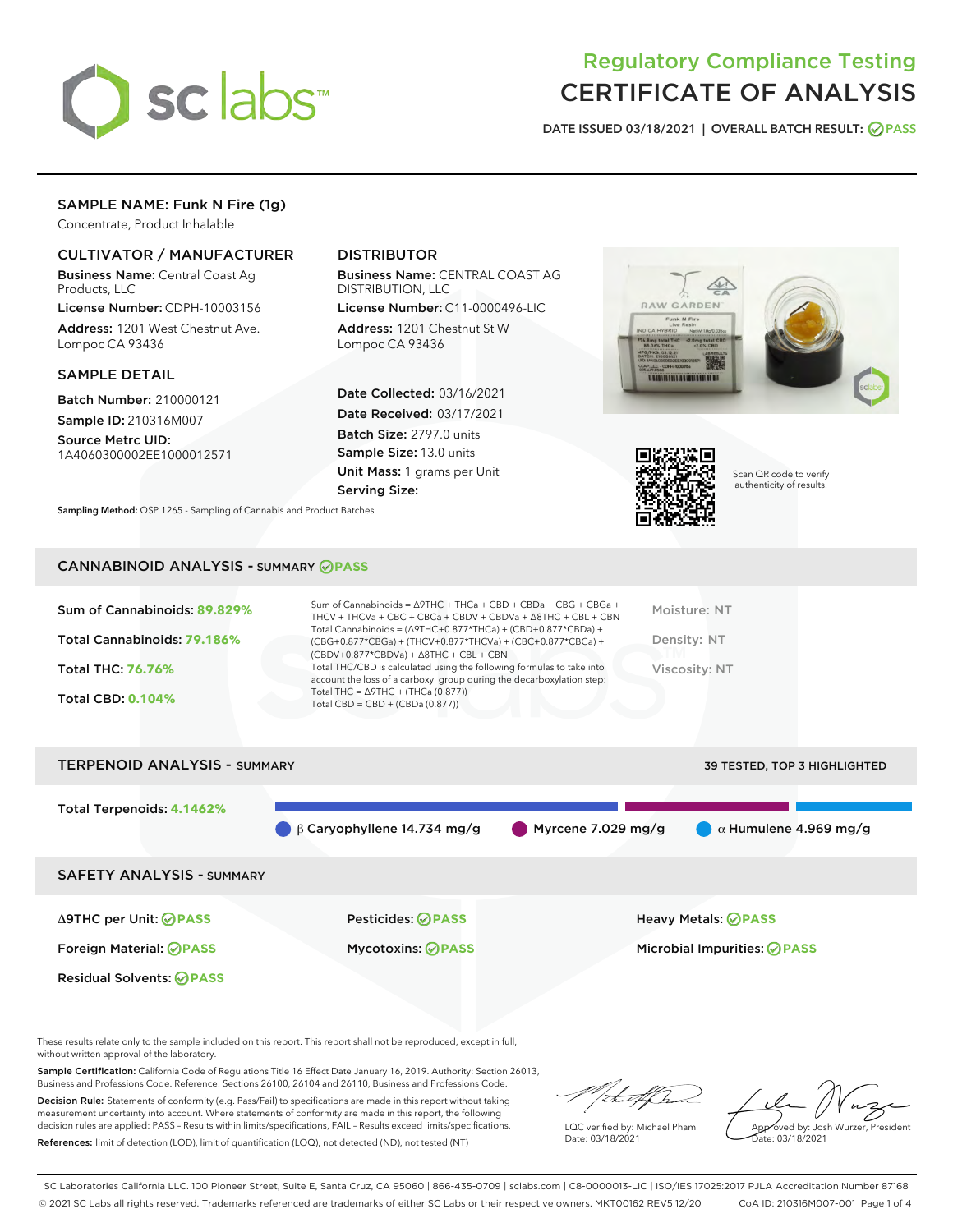



FUNK N FIRE (1G) | DATE ISSUED 03/18/2021 | OVERALL BATCH RESULT: @ PASS

#### CANNABINOID TEST RESULTS - 03/17/2021 2 PASS

Tested by high-performance liquid chromatography with diode-array detection (HPLC-DAD). **Method:** QSP 1157 - Analysis of Cannabinoids by HPLC-DAD

#### TOTAL CANNABINOIDS: **79.186%**

Total Cannabinoids (Total THC) + (Total CBD) + (Total CBG) + (Total THCV) + (Total CBC) + (Total CBDV) + ∆8THC + CBL + CBN

TOTAL THC: **76.76%** Total THC (∆9THC+0.877\*THCa)

TOTAL CBD: **0.104%**

Total CBD (CBD+0.877\*CBDa)

TOTAL CBG: 1.39% Total CBG (CBG+0.877\*CBGa)

TOTAL THCV: 0.437% Total THCV (THCV+0.877\*THCVa)

TOTAL CBC: 0.495% Total CBC (CBC+0.877\*CBCa)

TOTAL CBDV: ND Total CBDV (CBDV+0.877\*CBDVa)

| <b>COMPOUND</b>  | LOD/LOQ<br>(mg/g)          | <b>MEASUREMENT</b><br><b>UNCERTAINTY</b><br>(mg/g) | <b>RESULT</b><br>(mg/g) | <b>RESULT</b><br>(%) |
|------------------|----------------------------|----------------------------------------------------|-------------------------|----------------------|
| <b>THCa</b>      | 0.05 / 0.14                | ±21.584                                            | 839.86                  | 83.986               |
| <b>A9THC</b>     | 0.06 / 0.26                | ±1.068                                             | 31.04                   | 3.104                |
| <b>CBGa</b>      | 0.1 / 0.2                  | ±0.73                                              | 13.9                    | 1.39                 |
| <b>CBCa</b>      | 0.07/0.28                  | ±0.248                                             | 5.07                    | 0.507                |
| <b>THCVa</b>     | 0.07/0.20                  | ±0.238                                             | 4.98                    | 0.498                |
| <b>CBG</b>       | 0.06/0.19                  | ±0.069                                             | 1.75                    | 0.175                |
| <b>CBDa</b>      | 0.02/0.19                  | ±0.035                                             | 1.19                    | 0.119                |
| <b>CBC</b>       | 0.2 / 0.5                  | $\pm 0.01$                                         | 0.5                     | 0.05                 |
| $\triangle$ 8THC | 0.1/0.4                    | N/A                                                | <b>ND</b>               | <b>ND</b>            |
| <b>THCV</b>      | 0.1/0.2                    | N/A                                                | <b>ND</b>               | <b>ND</b>            |
| <b>CBD</b>       | 0.07/0.29                  | N/A                                                | <b>ND</b>               | <b>ND</b>            |
| <b>CBDV</b>      | 0.04 / 0.15                | N/A                                                | <b>ND</b>               | <b>ND</b>            |
| <b>CBDVa</b>     | 0.03/0.53                  | N/A                                                | <b>ND</b>               | <b>ND</b>            |
| <b>CBL</b>       | 0.06 / 0.24                | N/A                                                | <b>ND</b>               | <b>ND</b>            |
| <b>CBN</b>       | 0.1 / 0.3                  | N/A                                                | <b>ND</b>               | <b>ND</b>            |
|                  | <b>SUM OF CANNABINOIDS</b> |                                                    | 898.29 mg/g             | 89.829%              |

#### **UNIT MASS: 1 grams per Unit**

| ∆9THC per Unit                        | 1120 per-package limit     | 31.04 mg/unit<br><b>PASS</b> |  |  |
|---------------------------------------|----------------------------|------------------------------|--|--|
| <b>Total THC per Unit</b>             |                            | 767.60 mg/unit               |  |  |
| <b>CBD per Unit</b>                   |                            | <b>ND</b>                    |  |  |
| <b>Total CBD per Unit</b>             |                            | $1.04$ mg/unit               |  |  |
| Sum of Cannabinoids<br>per Unit       |                            | 898.29 mg/unit               |  |  |
| <b>Total Cannabinoids</b><br>per Unit |                            | 791.86 mg/unit               |  |  |
| <b>MOISTURE TEST RESULT</b>           | <b>DENSITY TEST RESULT</b> | <b>VISCOSITY TEST RESULT</b> |  |  |

Not Tested

Not Tested

Not Tested

#### TERPENOID TEST RESULTS - 03/18/2021

Terpene analysis utilizing gas chromatography-flame ionization detection (GC-FID). **Method:** QSP 1192 - Analysis of Terpenoids by GC-FID

| <b>COMPOUND</b>         | LOD/LOQ<br>(mg/g) | <b>MEASUREMENT</b><br><b>UNCERTAINTY</b><br>(mg/g) | <b>RESULT</b><br>(mg/g)                         | <b>RESULT</b><br>(%) |
|-------------------------|-------------------|----------------------------------------------------|-------------------------------------------------|----------------------|
| $\beta$ Caryophyllene   | 0.004 / 0.012     | ±0.5245                                            | 14.734                                          | 1.4734               |
| <b>Myrcene</b>          | 0.008 / 0.025     | ±0.0907                                            | 7.029                                           | 0.7029               |
| $\alpha$ Humulene       | 0.009 / 0.029     | ±0.1595                                            | 4.969                                           | 0.4969               |
| Limonene                | 0.005 / 0.016     | ±0.0633                                            | 4.430                                           | 0.4430               |
| Terpinolene             | 0.008 / 0.026     | ±0.0311                                            | 1.519                                           | 0.1519               |
| Ocimene                 | 0.011 / 0.038     | ±0.0475                                            | 1.481                                           | 0.1481               |
| Linalool                | 0.009 / 0.032     | ±0.0505                                            | 1.329                                           | 0.1329               |
| $\alpha$ Bisabolol      | 0.008 / 0.026     | ±0.0693                                            | 1.297                                           | 0.1297               |
| <b>Terpineol</b>        | 0.016 / 0.055     | ±0.0564                                            | 0.918                                           | 0.0918               |
| trans-β-Farnesene       | 0.008 / 0.025     | ±0.0313                                            | 0.882                                           | 0.0882               |
| Fenchol                 | 0.010 / 0.034     | ±0.0297                                            | 0.768                                           | 0.0768               |
| $\beta$ Pinene          | 0.004 / 0.014     | ±0.0061                                            | 0.534                                           | 0.0534               |
| Valencene               | 0.009 / 0.030     | ±0.0236                                            | 0.343                                           | 0.0343               |
| $\alpha$ Pinene         | 0.005 / 0.017     | ±0.0029                                            | 0.335                                           | 0.0335               |
| Caryophyllene<br>Oxide  | 0.010 / 0.033     | ±0.0114                                            | 0.247                                           | 0.0247               |
| <b>Borneol</b>          | 0.005 / 0.016     | ±0.0076                                            | 0.180                                           | 0.0180               |
| Geraniol                | 0.002 / 0.007     | ±0.0071                                            | 0.162                                           | 0.0162               |
| <b>Geranyl Acetate</b>  | 0.004 / 0.014     | ±0.0032                                            | 0.077                                           | 0.0077               |
| Camphene                | 0.005 / 0.015     | ±0.0006                                            | 0.050                                           | 0.0050               |
| Fenchone                | 0.009 / 0.028     | ±0.0010                                            | 0.034                                           | 0.0034               |
| $\alpha$ Phellandrene   | 0.006 / 0.020     | ±0.0004                                            | 0.032                                           | 0.0032               |
| 3 Carene                | 0.005 / 0.018     | ±0.0004                                            | 0.027                                           | 0.0027               |
| $\alpha$ Terpinene      | 0.005 / 0.017     | ±0.0004                                            | 0.027                                           | 0.0027               |
| Sabinene Hydrate        | 0.006 / 0.022     | ±0.0009                                            | 0.024                                           | 0.0024               |
| $\gamma$ Terpinene      | 0.006 / 0.018     | ±0.0003                                            | 0.019                                           | 0.0019               |
| Nerol                   | 0.003 / 0.011     | ±0.0007                                            | 0.015                                           | 0.0015               |
| Citronellol             | 0.003 / 0.010     | N/A                                                | <loq< th=""><th><loq< th=""></loq<></th></loq<> | <loq< th=""></loq<>  |
| Guaiol                  | 0.009 / 0.030     | N/A                                                | <loq< th=""><th><loq< th=""></loq<></th></loq<> | <loq< th=""></loq<>  |
| Sabinene                | 0.004 / 0.014     | N/A                                                | ND                                              | <b>ND</b>            |
| p-Cymene                | 0.005 / 0.016     | N/A                                                | <b>ND</b>                                       | <b>ND</b>            |
| Eucalyptol              | 0.006 / 0.018     | N/A                                                | ND                                              | ND                   |
| (-)-Isopulegol          | 0.005 / 0.016     | N/A                                                | ND                                              | ND                   |
| Camphor                 | 0.006 / 0.019     | N/A                                                | <b>ND</b>                                       | ND                   |
| Isoborneol              | 0.004 / 0.012     | N/A                                                | <b>ND</b>                                       | <b>ND</b>            |
| Menthol                 | 0.008 / 0.025     | N/A                                                | ND                                              | ND                   |
| R-(+)-Pulegone          | 0.003 / 0.011     | N/A                                                | ND                                              | ND                   |
| $\alpha$ Cedrene        | 0.005 / 0.016     | N/A                                                | <b>ND</b>                                       | ND                   |
| Nerolidol               | 0.009 / 0.028     | N/A                                                | ND                                              | ND                   |
| Cedrol                  | 0.008 / 0.027     | N/A                                                | <b>ND</b>                                       | ND                   |
| <b>TOTAL TERPENOIDS</b> |                   |                                                    | 41.462 mg/g                                     | 4.1462%              |

SC Laboratories California LLC. 100 Pioneer Street, Suite E, Santa Cruz, CA 95060 | 866-435-0709 | sclabs.com | C8-0000013-LIC | ISO/IES 17025:2017 PJLA Accreditation Number 87168 © 2021 SC Labs all rights reserved. Trademarks referenced are trademarks of either SC Labs or their respective owners. MKT00162 REV5 12/20 CoA ID: 210316M007-001 Page 2 of 4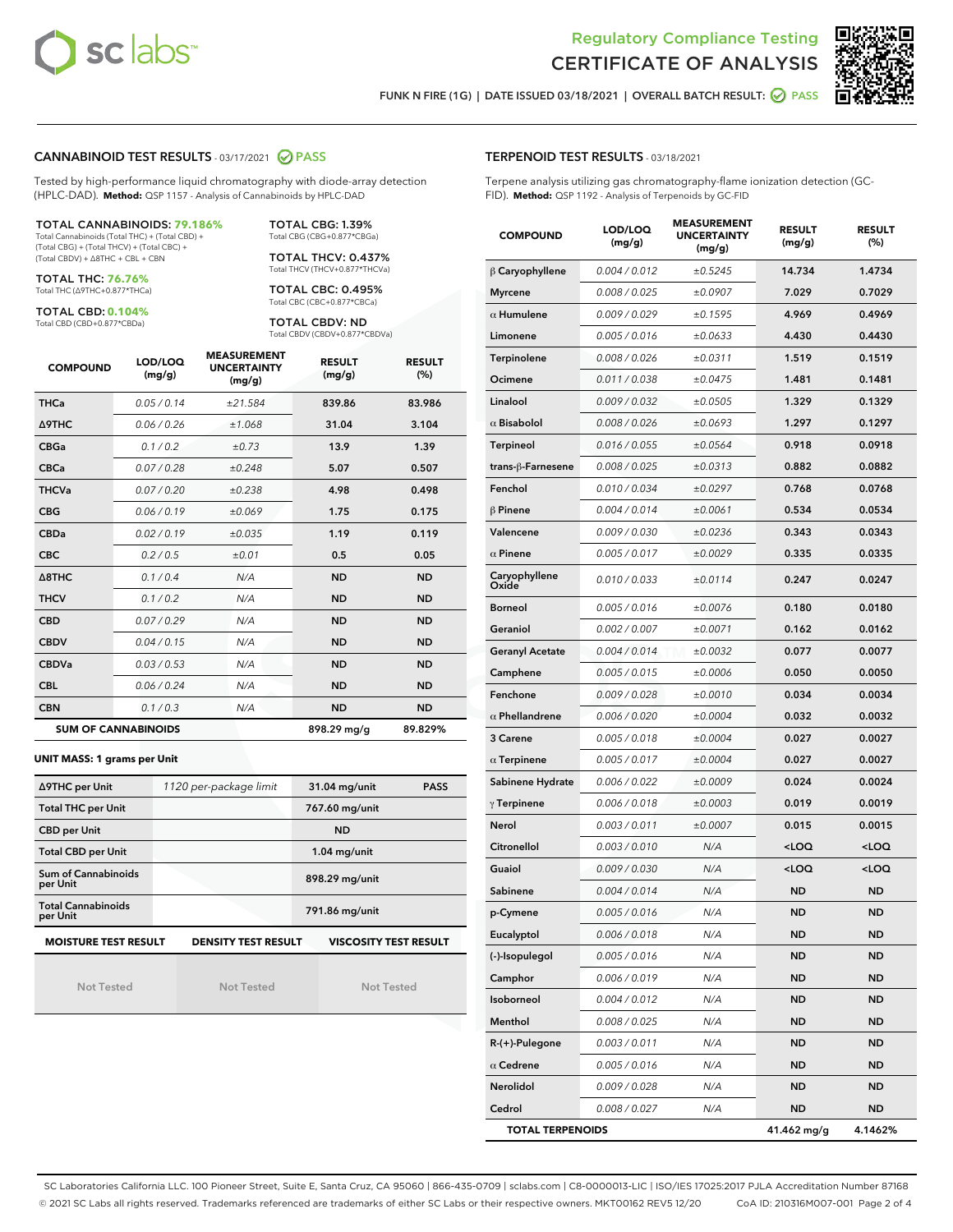



FUNK N FIRE (1G) | DATE ISSUED 03/18/2021 | OVERALL BATCH RESULT:  $\bigcirc$  PASS

## CATEGORY 1 PESTICIDE TEST RESULTS - 03/18/2021 2 PASS

Pesticide and plant growth regulator analysis utilizing high-performance liquid chromatography-mass spectrometry (HPLC-MS) or gas chromatography-mass spectrometry (GC-MS). \*GC-MS utilized where indicated. **Method:** QSP 1212 - Analysis of Pesticides and Mycotoxins by LC-MS or QSP 1213 - Analysis of Pesticides by GC-MS

| <b>COMPOUND</b>             | LOD/LOQ<br>$(\mu g/g)$ | <b>ACTION</b><br><b>LIMIT</b><br>$(\mu g/g)$ | <b>MEASUREMENT</b><br><b>UNCERTAINTY</b><br>$(\mu g/g)$ | <b>RESULT</b><br>$(\mu g/g)$ | <b>RESULT</b> |
|-----------------------------|------------------------|----------------------------------------------|---------------------------------------------------------|------------------------------|---------------|
| Aldicarb                    | 0.03 / 0.08            | $\ge$ LOD                                    | N/A                                                     | <b>ND</b>                    | <b>PASS</b>   |
| Carbofuran                  | 0.02 / 0.05            | $\ge$ LOD                                    | N/A                                                     | <b>ND</b>                    | <b>PASS</b>   |
| Chlordane*                  | 0.03/0.08              | $\ge$ LOD                                    | N/A                                                     | <b>ND</b>                    | <b>PASS</b>   |
| Chlorfenapyr*               | 0.03/0.10              | $\ge$ LOD                                    | N/A                                                     | <b>ND</b>                    | <b>PASS</b>   |
| Chlorpyrifos                | 0.02 / 0.06            | $\ge$ LOD                                    | N/A                                                     | <b>ND</b>                    | <b>PASS</b>   |
| Coumaphos                   | 0.02 / 0.07            | $\ge$ LOD                                    | N/A                                                     | <b>ND</b>                    | <b>PASS</b>   |
| Daminozide                  | 0.02/0.07              | $>$ LOD                                      | N/A                                                     | <b>ND</b>                    | <b>PASS</b>   |
| <b>DDVP</b><br>(Dichlorvos) | 0.03/0.09              | $>$ LOD                                      | N/A                                                     | <b>ND</b>                    | <b>PASS</b>   |
| Dimethoate                  | 0.03/0.08              | $\ge$ LOD                                    | N/A                                                     | <b>ND</b>                    | <b>PASS</b>   |
| Ethoprop(hos)               | 0.03/0.10              | $>$ LOD                                      | N/A                                                     | <b>ND</b>                    | <b>PASS</b>   |
| Etofenprox                  | 0.02 / 0.06            | $\ge$ LOD                                    | N/A                                                     | <b>ND</b>                    | <b>PASS</b>   |
| Fenoxycarb                  | 0.03/0.08              | $\ge$ LOD                                    | N/A                                                     | <b>ND</b>                    | <b>PASS</b>   |
| Fipronil                    | 0.03/0.08              | $>$ LOD                                      | N/A                                                     | <b>ND</b>                    | <b>PASS</b>   |
| Imazalil                    | 0.02 / 0.06            | $\ge$ LOD                                    | N/A                                                     | <b>ND</b>                    | <b>PASS</b>   |
| <b>Methiocarb</b>           | 0.02 / 0.07            | $\ge$ LOD                                    | N/A                                                     | <b>ND</b>                    | <b>PASS</b>   |
| Methyl<br>parathion         | 0.03/0.10              | $\ge$ LOD                                    | N/A                                                     | <b>ND</b>                    | <b>PASS</b>   |
| <b>Mevinphos</b>            | 0.03/0.09              | $\ge$ LOD                                    | N/A                                                     | <b>ND</b>                    | <b>PASS</b>   |
| Paclobutrazol               | 0.02 / 0.05            | $\ge$ LOD                                    | N/A                                                     | <b>ND</b>                    | <b>PASS</b>   |
| Propoxur                    | 0.03/0.09              | $\ge$ LOD                                    | N/A                                                     | <b>ND</b>                    | <b>PASS</b>   |
| Spiroxamine                 | 0.03 / 0.08            | $\ge$ LOD                                    | N/A                                                     | <b>ND</b>                    | <b>PASS</b>   |
| Thiacloprid                 | 0.03/0.10              | $\ge$ LOD                                    | N/A                                                     | <b>ND</b>                    | <b>PASS</b>   |

#### CATEGORY 2 PESTICIDE TEST RESULTS - 03/18/2021 @ PASS

| <b>COMPOUND</b>   | LOD/LOQ<br>$(\mu g/g)$ | <b>ACTION</b><br><b>LIMIT</b><br>$(\mu g/g)$ | <b>MEASUREMENT</b><br><b>UNCERTAINTY</b><br>$(\mu g/g)$ | <b>RESULT</b><br>$(\mu g/g)$ | <b>RESULT</b> |
|-------------------|------------------------|----------------------------------------------|---------------------------------------------------------|------------------------------|---------------|
| Abamectin         | 0.03/0.10              | 0.1                                          | N/A                                                     | <b>ND</b>                    | <b>PASS</b>   |
| Acephate          | 0.02/0.07              | 0.1                                          | N/A                                                     | <b>ND</b>                    | <b>PASS</b>   |
| Acequinocyl       | 0.02/0.07              | 0.1                                          | N/A                                                     | <b>ND</b>                    | <b>PASS</b>   |
| Acetamiprid       | 0.02/0.05              | 0.1                                          | N/A                                                     | <b>ND</b>                    | <b>PASS</b>   |
| Azoxystrobin      | 0.02/0.07              | 0.1                                          | N/A                                                     | <b>ND</b>                    | <b>PASS</b>   |
| <b>Bifenazate</b> | 0.01/0.04              | 0.1                                          | N/A                                                     | <b>ND</b>                    | <b>PASS</b>   |
| <b>Bifenthrin</b> | 0.02/0.05              | 3                                            | N/A                                                     | <b>ND</b>                    | <b>PASS</b>   |
| <b>Boscalid</b>   | 0.03/0.09              | 0.1                                          | N/A                                                     | <b>ND</b>                    | <b>PASS</b>   |

| <b>CATEGORY 2 PESTICIDE TEST RESULTS</b> - 03/18/2021 continued |
|-----------------------------------------------------------------|
|-----------------------------------------------------------------|

| <b>COMPOUND</b>               | LOD/LOQ<br>(µg/g) | <b>ACTION</b><br>LIMIT<br>(µg/g) | <b>MEASUREMENT</b><br><b>UNCERTAINTY</b><br>(µg/g) | <b>RESULT</b><br>(µg/g) | <b>RESULT</b> |
|-------------------------------|-------------------|----------------------------------|----------------------------------------------------|-------------------------|---------------|
| Captan                        | 0.19 / 0.57       | 0.7                              | N/A                                                | <b>ND</b>               | <b>PASS</b>   |
| Carbaryl                      | 0.02 / 0.06       | 0.5                              | N/A                                                | <b>ND</b>               | <b>PASS</b>   |
| Chlorantranilip-<br>role      | 0.04 / 0.12       | 10                               | N/A                                                | ND                      | PASS          |
| Clofentezine                  | 0.03 / 0.09       | 0.1                              | N/A                                                | ND                      | PASS          |
| Cyfluthrin                    | 0.12 / 0.38       | $\overline{c}$                   | N/A                                                | ND                      | <b>PASS</b>   |
| Cypermethrin                  | 0.11 / 0.32       | 1                                | N/A                                                | ND                      | PASS          |
| Diazinon                      | 0.02 / 0.05       | 0.1                              | N/A                                                | ND                      | PASS          |
| Dimethomorph                  | 0.03 / 0.09       | $\overline{2}$                   | N/A                                                | ND                      | PASS          |
| Etoxazole                     | 0.02 / 0.06       | 0.1                              | N/A                                                | ND                      | <b>PASS</b>   |
| Fenhexamid                    | 0.03 / 0.09       | 0.1                              | N/A                                                | ND                      | <b>PASS</b>   |
| Fenpyroximate                 | 0.02 / 0.06       | 0.1                              | N/A                                                | ND                      | PASS          |
| Flonicamid                    | 0.03 / 0.10       | 0.1                              | N/A                                                | ND                      | <b>PASS</b>   |
| Fludioxonil                   | 0.03/0.10         | 0.1                              | N/A                                                | ND                      | <b>PASS</b>   |
| Hexythiazox                   | 0.02 / 0.07       | 0.1                              | N/A                                                | ND                      | PASS          |
| Imidacloprid                  | 0.04 / 0.11       | 5                                | N/A                                                | ND                      | <b>PASS</b>   |
| Kresoxim-methyl               | 0.02 / 0.07       | 0.1                              | N/A                                                | ND                      | <b>PASS</b>   |
| <b>Malathion</b>              | 0.03 / 0.09       | 0.5                              | N/A                                                | ND                      | PASS          |
| Metalaxyl                     | 0.02 / 0.07       | 2                                | N/A                                                | ND                      | <b>PASS</b>   |
| Methomyl                      | 0.03 / 0.10       | 1                                | N/A                                                | ND                      | <b>PASS</b>   |
| Myclobutanil                  | 0.03 / 0.09       | 0.1                              | N/A                                                | ND                      | PASS          |
| Naled                         | 0.02 / 0.07       | 0.1                              | N/A                                                | ND                      | <b>PASS</b>   |
| Oxamyl                        | 0.04 / 0.11       | 0.5                              | N/A                                                | ND                      | PASS          |
| Pentachloronitro-<br>benzene* | 0.03 / 0.09       | 0.1                              | N/A                                                | ND                      | PASS          |
| Permethrin                    | 0.04 / 0.12       | 0.5                              | N/A                                                | ND                      | PASS          |
| Phosmet                       | 0.03 / 0.10       | 0.1                              | N/A                                                | ND                      | PASS          |
| Piperonylbu-<br>toxide        | 0.02 / 0.07       | 3                                | N/A                                                | ND                      | PASS          |
| Prallethrin                   | 0.03 / 0.08       | 0.1                              | N/A                                                | ND                      | <b>PASS</b>   |
| Propiconazole                 | 0.02 / 0.07       | 0.1                              | N/A                                                | ND                      | <b>PASS</b>   |
| Pyrethrins                    | 0.04 / 0.12       | 0.5                              | N/A                                                | ND,                     | PASS          |
| Pyridaben                     | 0.02 / 0.07       | 0.1                              | N/A                                                | ND                      | PASS          |
| Spinetoram                    | 0.02 / 0.07       | 0.1                              | N/A                                                | ND                      | <b>PASS</b>   |
| Spinosad                      | 0.02 / 0.07       | 0.1                              | N/A                                                | ND                      | <b>PASS</b>   |
| Spiromesifen                  | 0.02 / 0.05       | 0.1                              | N/A                                                | ND                      | <b>PASS</b>   |
| Spirotetramat                 | 0.02 / 0.06       | 0.1                              | N/A                                                | ND                      | <b>PASS</b>   |
| Tebuconazole                  | 0.02 / 0.07       | 0.1                              | N/A                                                | ND                      | <b>PASS</b>   |
| Thiamethoxam                  | 0.03 / 0.10       | 5                                | N/A                                                | ND                      | <b>PASS</b>   |
| Trifloxystrobin               | 0.03 / 0.08       | 0.1                              | N/A                                                | ND                      | <b>PASS</b>   |

SC Laboratories California LLC. 100 Pioneer Street, Suite E, Santa Cruz, CA 95060 | 866-435-0709 | sclabs.com | C8-0000013-LIC | ISO/IES 17025:2017 PJLA Accreditation Number 87168 © 2021 SC Labs all rights reserved. Trademarks referenced are trademarks of either SC Labs or their respective owners. MKT00162 REV5 12/20 CoA ID: 210316M007-001 Page 3 of 4